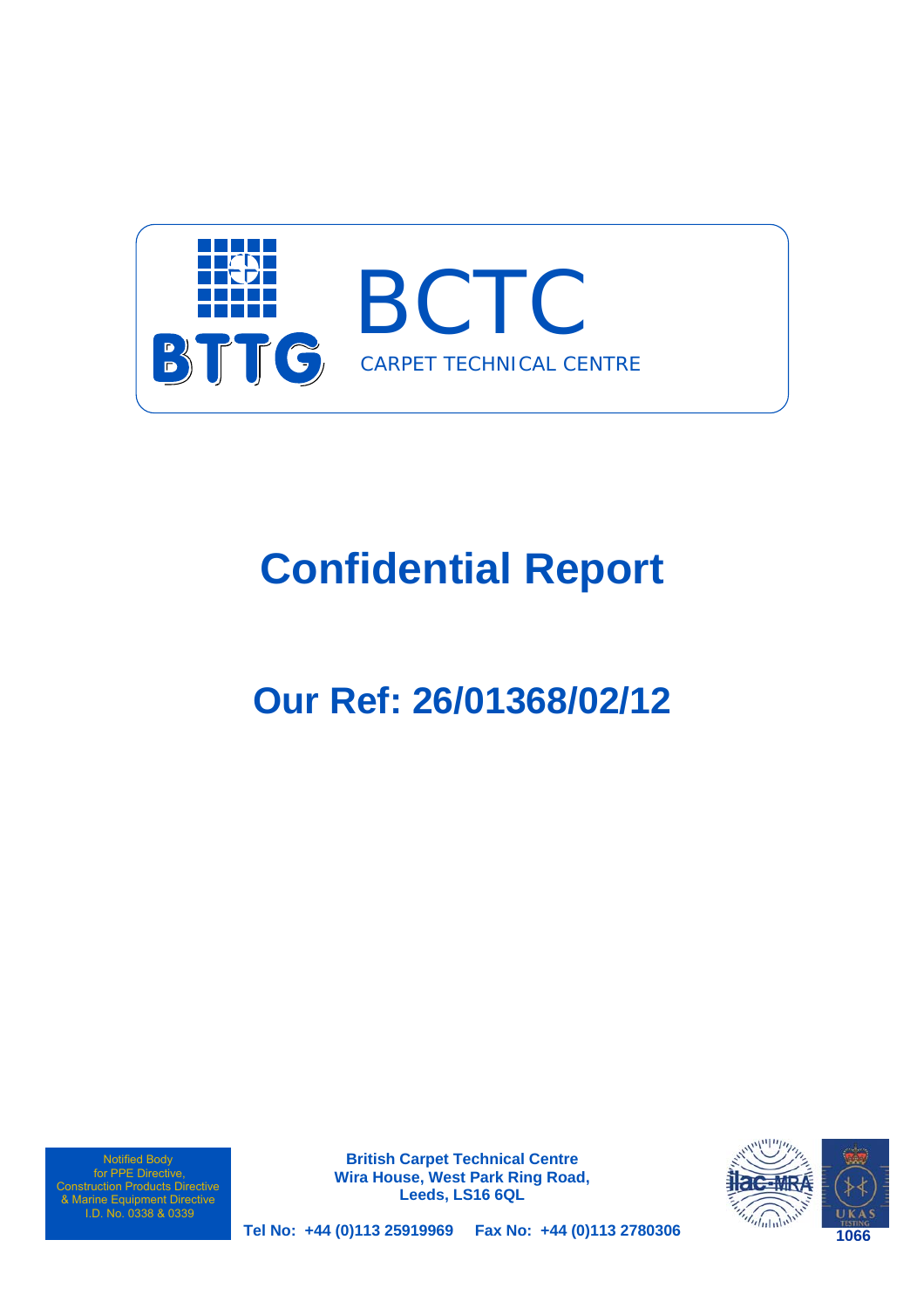

> Tel: +44 (0)113 259 1999 Fax: +44 (0)113 278 0306 Web:http://www.bttg.co.uk Email:CSLeeds@bttg.co.uk

8 March 2012

Our Ref: 26/01368/02/12 Page 1 of 7 Your Ref:

Client: Gradus Carpets Park Green Macclesfield Cheshire SK11 7LZ

Job Title: **Fire Test on One Sample of Carpet**

Clients Order Ref: P12593KRO

Date of Receipt: 22 February 2012

Description of Sample: One sample of carpet, referenced: **Lafite**.

Work Requested: BCTC were requested to carry out a fire test on the sample supplied to BS EN 13501-1.

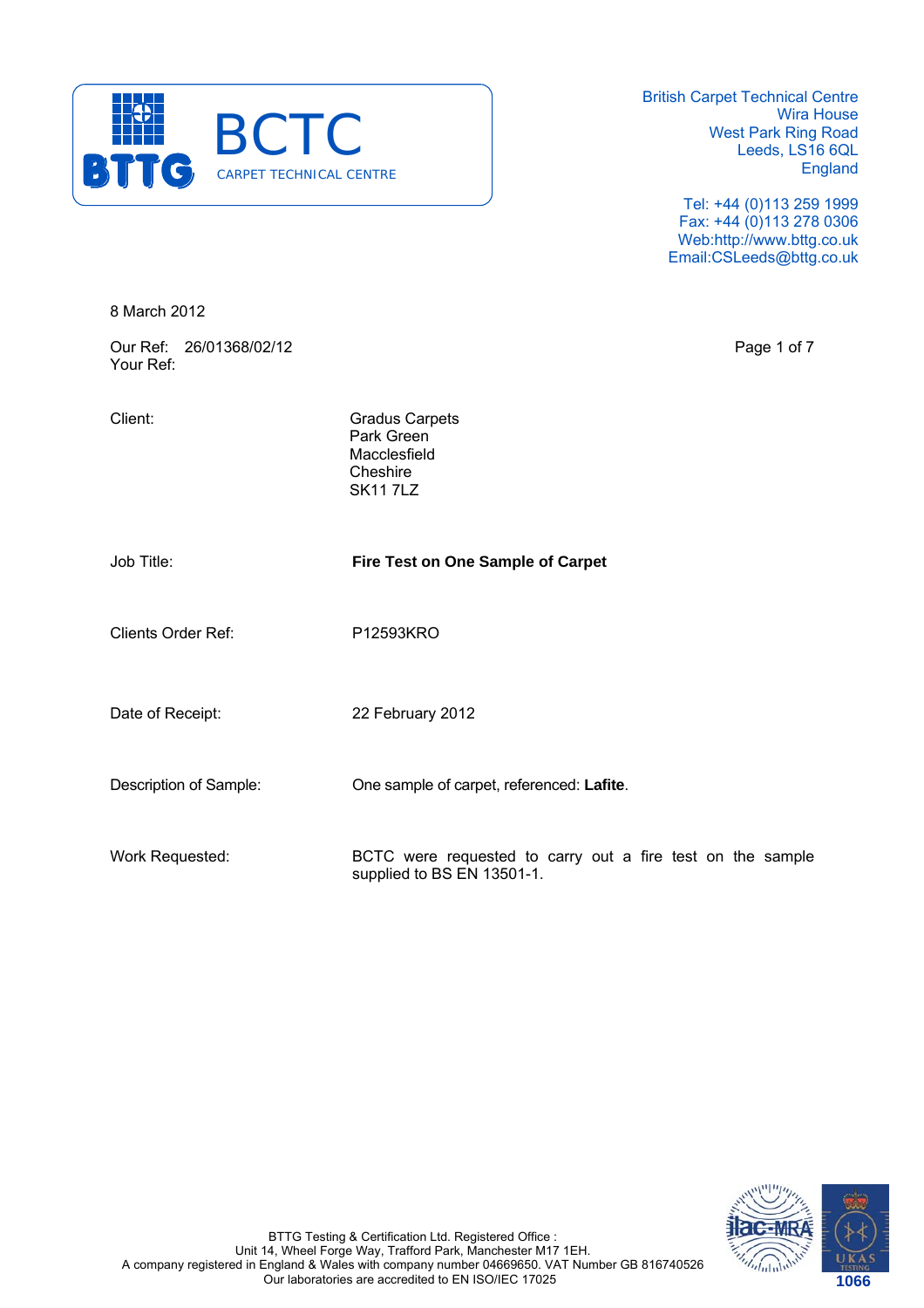

> Tel: +44 (0)113 259 1999 Fax: +44 (0)113 278 0306 Web:http://www.bttg.co.uk Email:CSLeeds@bttg.co.uk

8 March 2012 **Page 2 of 7** 

Our Ref: 26/01368/02/12 Your Ref:

Gradus Carpets

**FIRE TESTS ACCORDING TO BS EN ISO 11925-2:2002 Reaction to fire tests for building products – Part 2: Ignitability when subjected to direct impingement of flame** 

# **Date of Test: 07/03/12**

# **Conditioning**

Test specimens and filter paper conditioned as described in BS EN 13238:2001.

#### **Procedure**

The sample was tested in accordance with BS EN ISO 11925-2:2002.

Three specimens from each direction were tested in accordance with the above standard. Specified filter paper was placed beneath the specimen holder and replaced between tests.

The specimens were mounted vertically in the specimen holder so that one end and both sides were enclosed with the exposed end 30mm from the end of the frame. The burner was inclined at an angle of 45º. The flame height was set at 20 mm with the flame impinging on the specimen for 15 seconds on the centre line, 40 mm above the bottom edge.

A marker was placed 150 mm above the upper end of the burner and the time recorded when the flame tip reached the marker, if applicable. The following parameters were also recorded:-

- 1. If ignition occurs
- 2. Presence of flaming debris, if applicable
- 3. Ignition of the filter paper, if applicable

# **Duration of test**

For a flame application time of 15 seconds, the total test duration is 20 seconds after application of the flame.

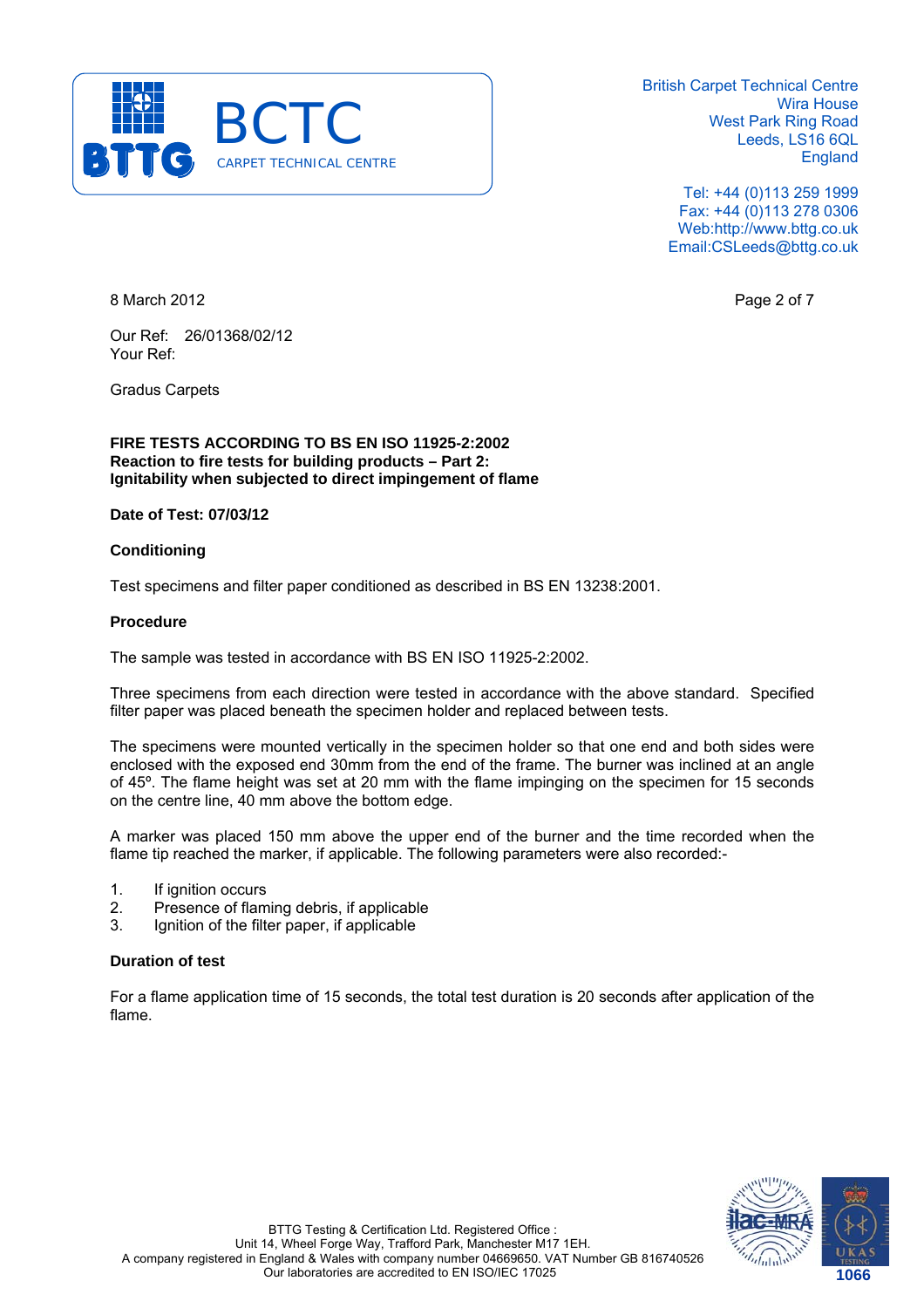

> Tel: +44 (0)113 259 1999 Fax: +44 (0)113 278 0306 Web:http://www.bttg.co.uk Email:CSLeeds@bttg.co.uk

8 March 2012 **Page 3 of 7** 

Our Ref: 26/01368/02/12 Your Ref:

Gradus Carpets

# **Classification Criteria**

The samples were classified according to BS EN 13501-1:2002 Fire classification of Construction Products and Building Elements: Part 1 – Classification using Test Data from Reaction to Fire Tests, Table 1 – Classes of reaction to fire performance for construction products excluding floorings.

| <b>Flaming Classification</b>            |                                    |  |  |
|------------------------------------------|------------------------------------|--|--|
| Criteria (mean values)<br>Classification |                                    |  |  |
| Ъει                                      | $Fs \leq 150$ mm within 20 seconds |  |  |
|                                          | None (No performance determined)   |  |  |

| Flaming droplets / particles classification |                                  |  |  |
|---------------------------------------------|----------------------------------|--|--|
| Classification                              | Criteria                         |  |  |
| No classification                           | Pass<br>Fail (Ignition of paper) |  |  |

# **Results**

|        | Ignition<br>(Yes or<br>No) | Time of<br>flaming if<br>ignition<br>occurs (s) | Tip of flame reaches<br>150mm<br>Yes or No | Time<br>taken(s) | Flaming droplets<br>Ignition of Filter<br>paper (Yes or No) | Classification |
|--------|----------------------------|-------------------------------------------------|--------------------------------------------|------------------|-------------------------------------------------------------|----------------|
| Warp 1 | No                         | N/A                                             | No                                         | N/A              | No                                                          | $E_{FL}$       |
| Warp 2 | No                         | N/A                                             | No                                         | N/A              | No                                                          | $E_{FL}$       |
| Warp 3 | No                         | N/A                                             | No                                         | N/A              | No                                                          | $E_{FL}$       |
| Weft 1 | No                         | N/A                                             | No                                         | N/A              | No                                                          | $E_{FL}$       |
| Weft 2 | No                         | N/A                                             | <b>No</b>                                  | N/A              | No                                                          | $E_{FL}$       |
| Weft 3 | No                         | N/A                                             | No                                         | N/A              | No                                                          | $E_{FL}$       |
|        |                            |                                                 |                                            |                  |                                                             |                |

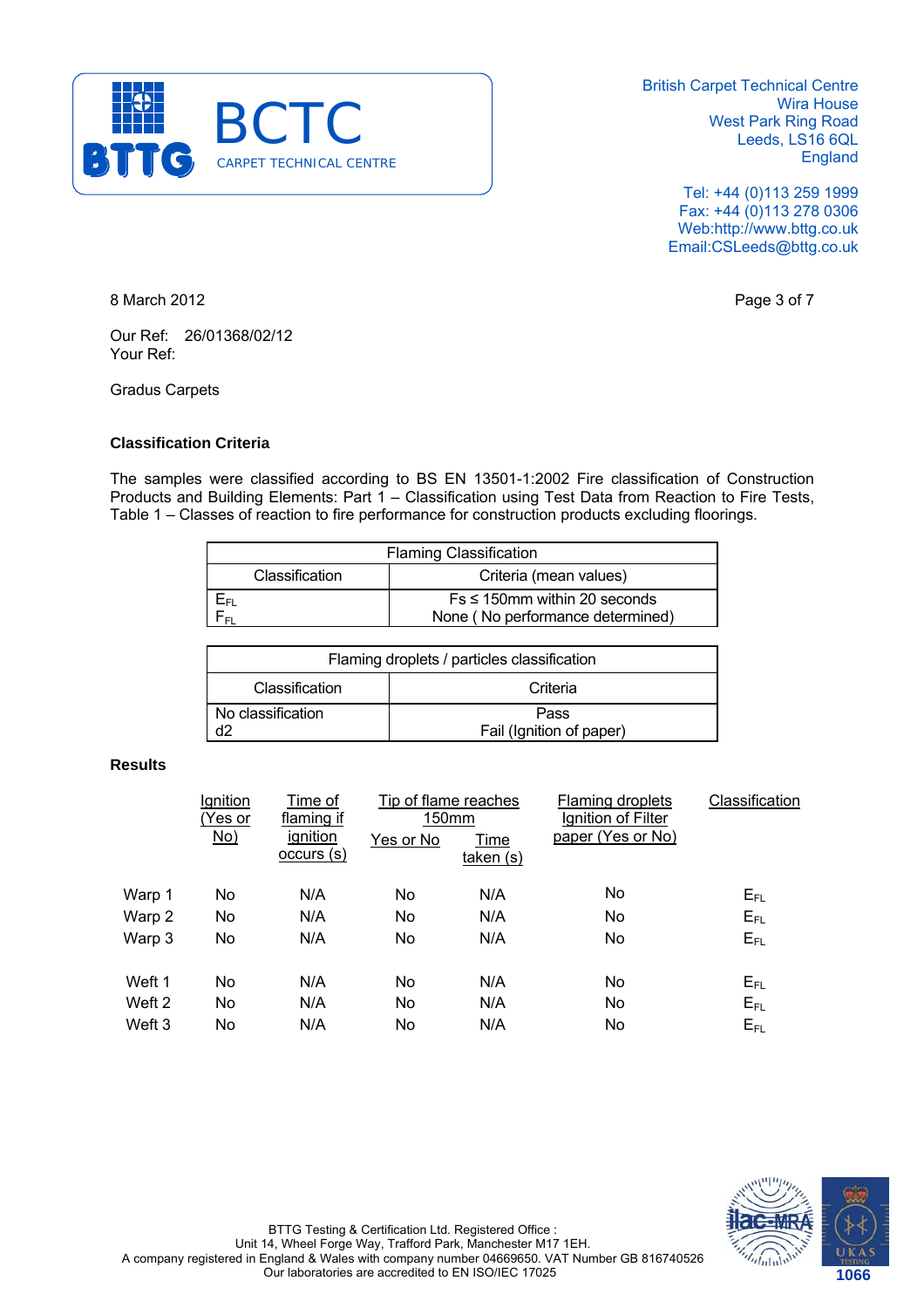

> Tel: +44 (0)113 259 1999 Fax: +44 (0)113 278 0306 Web:http://www.bttg.co.uk Email:CSLeeds@bttg.co.uk

8 March 2012 **Page 4 of 7** 

Our Ref: 26/01368/02/12 Your Ref:

Gradus Carpets

### **FIRE TESTS ACCORDING TO BS EN ISO 9239-1:2002 Reaction to fire tests for Floorings - Part 1: Determination of the burning behaviour using a radiant heat source (ISO 9239-1:2002)**

#### **Date of Test: 07/03/12**

# **Conditioning**

The specimens were conditioned in accordance with BS EN 13238:2001. The substrate used was a fibre cement board (ISO 390) with a thickness of  $(6±1)$ mm and a density of  $(1,800±200)$  Kg/m<sup>3</sup> representing the standard substrate of Class A1fl or A2fl.

#### **Procedure**

The test was carried out in accordance with BS EN ISO 9239-1. The sponsor sampled and cut the specimens to the dimensions stated.

Specimens were individually placed in the combustion chamber and allowed to preheat for two minutes under a radiant panel, which gives an imposed radiant flux ranging from approximately 11.0 kW/m<sup>2</sup> to 1.0 kW/m<sup>2</sup> along the specimen.

The pilot flame used was the line burner as described and was applied to the surface of the specimen for 10 minutes and then removed.

The flame front was measured at the end of the test or at 30 minutes if applicable.

Test termination was considered to be when the flame front self extinguished or at 30 minutes, which ever is the sooner.

The heat flux from the panel incident on the specimen when self extinguished or at 30 minutes (critical heat flux CHF or HF-30) was calculated from a prior calibration.

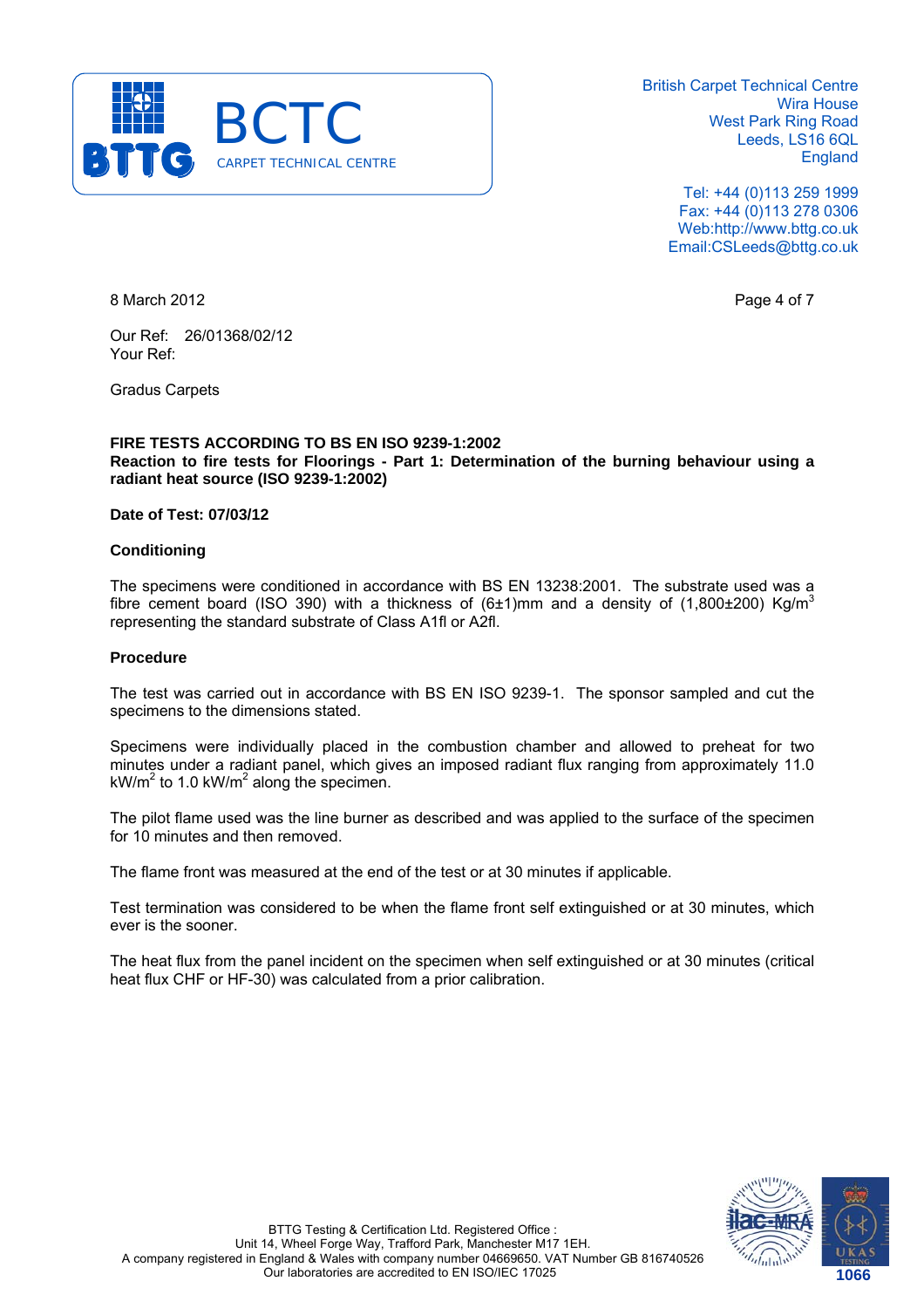

> Tel: +44 (0)113 259 1999 Fax: +44 (0)113 278 0306 Web:http://www.bttg.co.uk Email:CSLeeds@bttg.co.uk

8 March 2012 **Page 5 of 7** 

Our Ref: 26/01368/02/12 Your Ref:

Gradus Carpets

# **Classification Criteria**

The samples were classified according to BS EN 13501-1:2002: Fire classification of Construction Products and Building Elements: Part 1: Classification using Test Data from Reaction to Fire Tests.

For floorings, including their surface coverings the classes are:

| Classification | Classification Criteria (mean values)<br>(kW/m2) |
|----------------|--------------------------------------------------|
| Bfl            | 8.0                                              |
| Cfl            | 4.5                                              |
| Dfl            | 3.0                                              |
|                | Smoke Production % x min                         |
| s1             | $\leq 750$                                       |
| s2             | Not s1                                           |

When tested to BS EN ISO 11925-2:2002 the sample has to have a flame spread (Fs) of: Fs ≤ 150mm within 20 seconds (Class Efl).

# **Results**

The test results relate to the behaviour of the test specimens of a material under the particular conditions of test; they are not intended to be the sole criterion for assessing the full potential fire hazard of the materials in use.

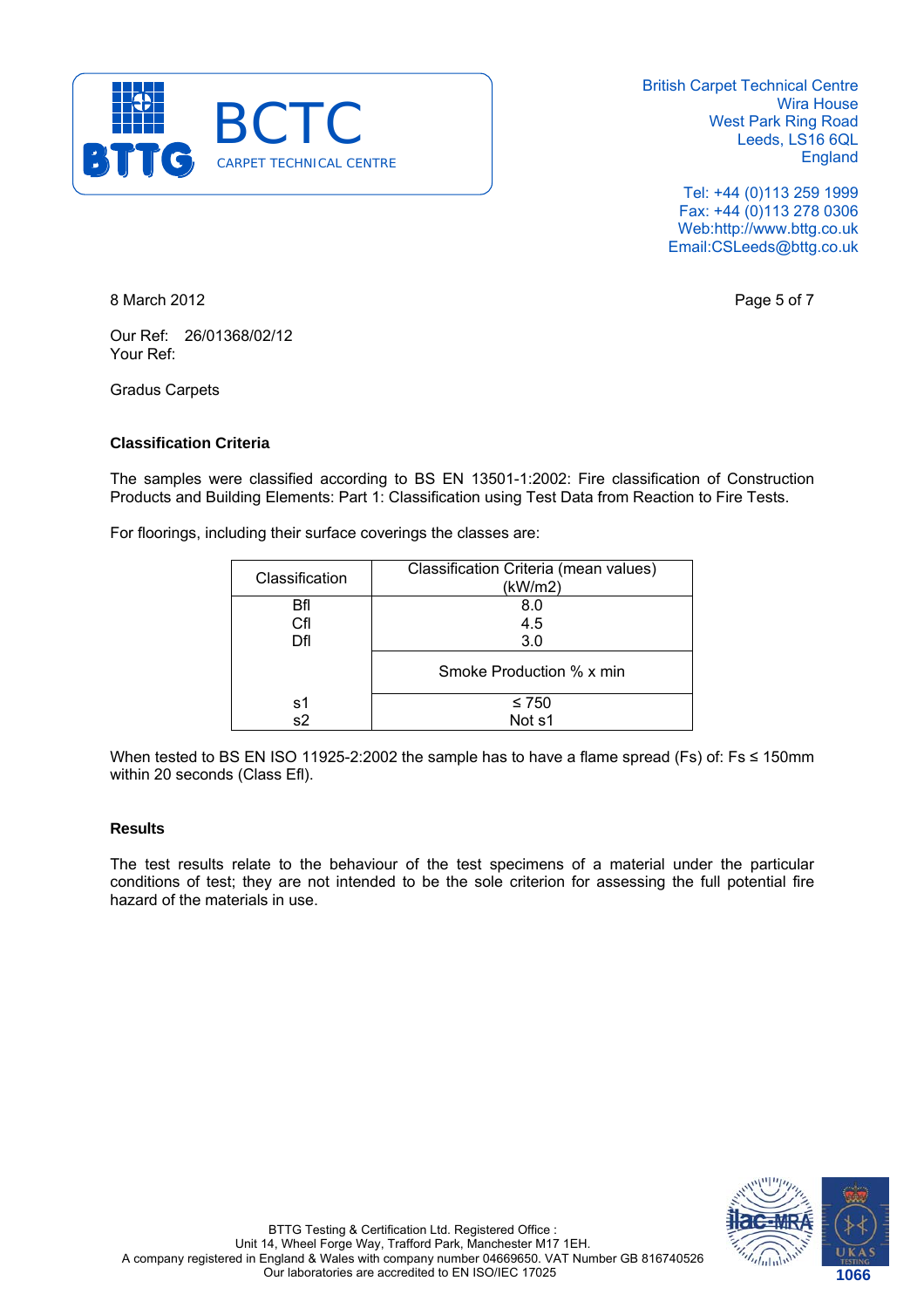

> Tel: +44 (0)113 259 1999 Fax: +44 (0)113 278 0306 Web:http://www.bttg.co.uk Email:CSLeeds@bttg.co.uk

8 March 2012 **Page 6 of 7** 

Our Ref: 26/01368/02/12 Your Ref:

Gradus Carpets

# **Results (Continued)**

| Specimen No.           | Direction of |       | <b>Smoke Obscuration</b> | Maximum             | <b>Critical Heat</b> | Duration of   |
|------------------------|--------------|-------|--------------------------|---------------------|----------------------|---------------|
|                        | specimen     | Max % | % x min                  | Flame front<br>(mm) | Flux ( $kW/m^2$ )    | Flaming (sec) |
| 1                      | Machine      | 43    | 173                      | 230                 | 8.4                  | 765           |
| 2                      | Across       | 39    | 156                      | 245                 | 8.1                  | 850           |
| 3                      | Across       | 46    | 205                      | 240                 | 8.2                  | 955           |
| 4                      | Across       | 42    | 174                      | 250                 | 8.0                  | 1042          |
| Mean of 3<br>specimens | Across       | 42    | 178                      | 245                 | 8.1                  | 950           |
|                        |              |       |                          |                     |                      |               |

| <b>Distance</b> | Time for each specimen to burn (s) |     |     |     |
|-----------------|------------------------------------|-----|-----|-----|
| Burnt (mm)      |                                    |     |     | 4   |
| 50              | 180                                | 171 | 174 | 177 |
| 100             | 288                                | 272 | 275 | 272 |
| 150             | 365                                | 362 | 369 | 350 |
| 200             | 479                                | 447 | 510 | 464 |
| 250             |                                    |     | --  | 698 |

# **Note**

One specimen was initially tested in each direction and whichever direction gave the worst result a further two specimens were tested. Only the results of the 3 specimens in the same direction were used to calculate the mean results.

The specimens of floor covering were tested stuck down onto a 6mm fibre cement board as defined in BS EN 13238:2001 using F41 adhesive.

**NB.** The tests were carried out in accordance with the standard in relation to carpet tiles which means that the first cross join was situated at 250mm from the zero point. It was commented on the test that the material shrunk back at this join on specimens 2 and 4 and that because of the gap produced the flame did not progress beyond the join. This means that the results just fall into the B<sub>fl</sub> classification, however had the flame propagated across the join then the classification would have been lower.